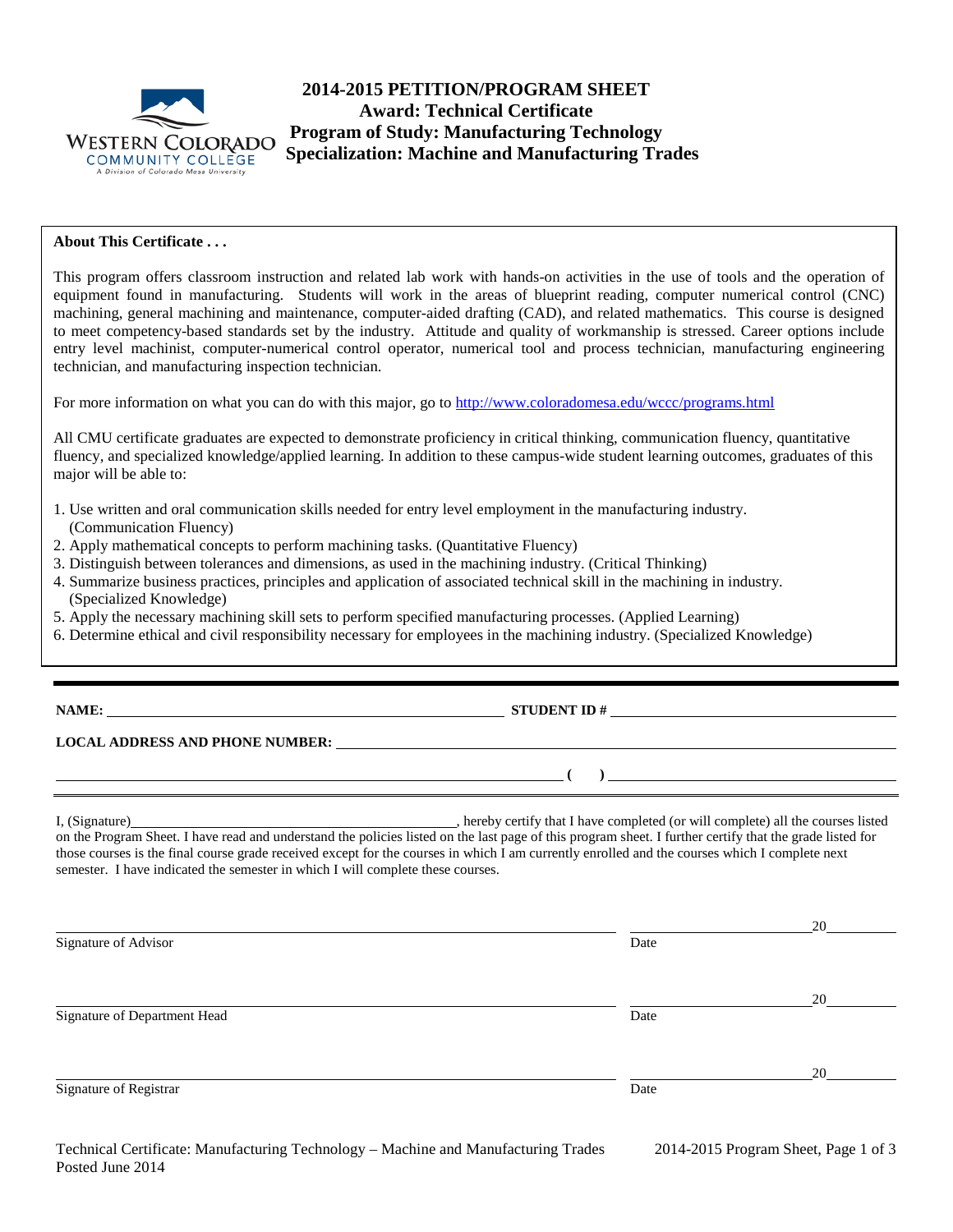#### **Students should work closely with a faculty advisor when selecting and scheduling courses prior to registration.**

Degree Requirements:

- 2.00 cumulative GPA or higher in all CMU coursework
- "C" or better in each course which comprises the area of emphasis or specialization.
- Pre-collegiate courses (usually numbered below 100) cannot be used for graduation.
- A student must follow the CMU graduation requirements either from 1) the program sheet for the major in effect at the time the student officially declares a major; or 2) a program sheet for the major approved for a year subsequent to the year during which the student officially declares the major and is approved for the student by the department head. Because a program may have requirements specific to the degree, the student should check with the faculty advisor for additional criteria. It is the student's responsibility to be aware of, and follow, all requirements for the degree being pursued. Any exceptions or substitutions must be approved by the student's faculty advisor and Department Head.
- See the "Under graduate Graduation Requirements" in the catalog for additional graduation information.

| Technical Certificate: Manufacturing Technology – Machine and<br><b>Manufacturing Trades</b> (35 semester hours) |                                                                             |         |                 | Course No Title        |                       |                               | Sem.hrs Grade Term/Trns |  |
|------------------------------------------------------------------------------------------------------------------|-----------------------------------------------------------------------------|---------|-----------------|------------------------|-----------------------|-------------------------------|-------------------------|--|
|                                                                                                                  |                                                                             |         |                 |                        | <b>MAMT</b> 120       | Machine Technology I          | 4                       |  |
|                                                                                                                  | See the current catalog for a list of courses that fulfill the requirements |         |                 |                        | <b>MAMT</b> 125       | Machine Technology II         | 4                       |  |
| below. If a course is on the general education list of options and a                                             |                                                                             |         | <b>MAMT 130</b> | Machine Technology III | 4                     |                               |                         |  |
| requirement for your major, you must use it to fulfill the major                                                 |                                                                             |         |                 | <b>MAMT</b> 140        | Job Shop Machining II |                               |                         |  |
|                                                                                                                  | requirement and make a different selection within the general education     |         |                 |                        | <b>OR</b>             |                               |                         |  |
| requirement.                                                                                                     |                                                                             |         |                 |                        | <b>MAMT</b> 170       | <b>Practical Applications</b> |                         |  |
|                                                                                                                  |                                                                             |         |                 |                        | <b>MAMT</b> 148       | <b>CNC</b> Applications       |                         |  |
| Course No Title                                                                                                  |                                                                             | Sem.hrs |                 | Grade Term/Trns        | <b>MAMT</b> 151       | Num Control Machining I       | 3                       |  |
|                                                                                                                  |                                                                             |         |                 |                        | <b>MAMT</b> 155       | Num Control Machining II      | 3                       |  |
| <b>MAMT</b> 105                                                                                                  | Print Reading/Sketching                                                     |         |                 |                        | <b>MAMT</b> 160       | Properties of Materials       |                         |  |
| <b>MAMT</b> 106                                                                                                  | Geometric Tolerance                                                         |         |                 |                        | <b>MATH 107</b>       | <b>Career Mathematics</b>     |                         |  |
| <b>MAMT</b> 115                                                                                                  | Introduction to Machine Shop                                                |         |                 |                        |                       |                               |                         |  |
|                                                                                                                  |                                                                             |         |                 |                        |                       |                               |                         |  |

## **SUGGESTED COURSE SEQUENCING FOR THE TECHNICAL CERTIFICATE WITH A PROGRAM OF STUDY IN MANUFACTURING TECHNOLOGY, SPECIALIZATION IN MACHINE AND MANUFACTURING TRADES**

This is a recommended sequence of course work. Certain courses may have prerequisites or are only offered during the Fall or Spring semesters. It is the student's responsibility to meet with the assigned advisor and check the 2 year course matrix on the Colorado Mesa website for course availability.

| <b>First Semester</b> |                              | <b>Hours</b>   |
|-----------------------|------------------------------|----------------|
| <b>MATH 107</b>       | Career Mathematics           | 3              |
| <b>MAMT 115</b>       | Introduction to Machine Shop | 3              |
| <b>MAMT</b> 120       | Machine Technology I         | 4              |
| <b>MAMT</b> 125       | Machine Technology II        | 4              |
| <b>MAMT</b> 148       | <b>CNC</b> Applications      | $\overline{3}$ |
|                       |                              | 17             |

| <b>Second Semester</b> |                                       | <b>Hours</b>   |
|------------------------|---------------------------------------|----------------|
| <b>MAMT 130</b>        | Machine Technology II                 |                |
| <b>MAMT</b> 151        | Numerical Control Machining I         |                |
| <b>MAMT</b> 155        | <b>Numerical Control Machining II</b> | 3              |
| <b>MAMT</b> 140        | Job Shop Machining II or              |                |
| <b>MAMT</b> 170        | <b>Practical Application</b>          | 3              |
| <b>MAMT</b> 160        | Properties of Materials               | 2              |
| <b>MAMT</b> 105        | Print Reading/Sketching               | $\mathfrak{D}$ |
| <b>MAMT</b> 106        | Geometric Tolerancing                 |                |
|                        |                                       | 18             |